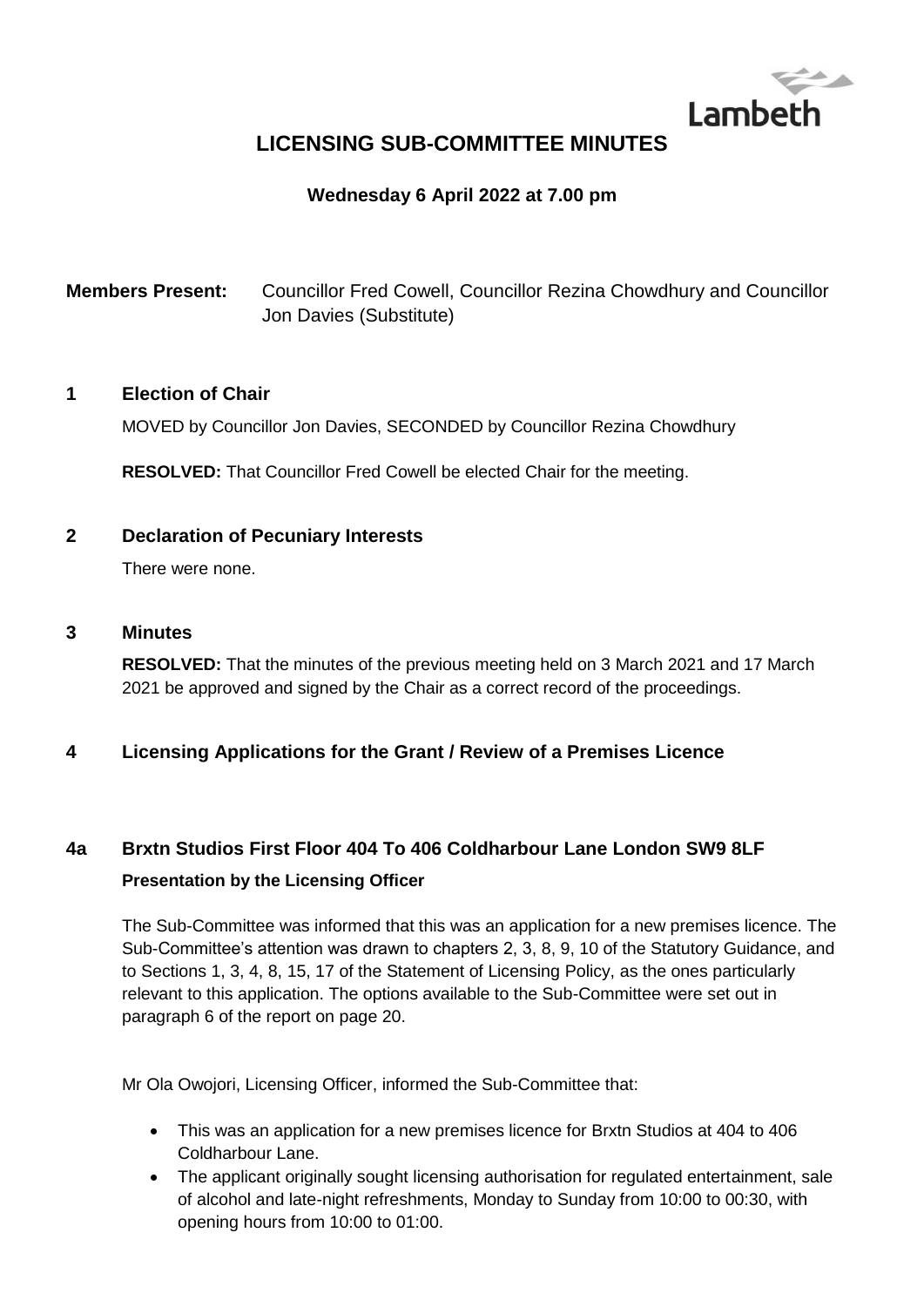- Subsequent to the publication of the report and following representation against the application, the applicant had written to the objectors, and the application had been revised to include the following changes: Sunday to Thursday from 10:00 to 23:00 and Friday and Saturday from 10:00 to 00:00 with revised opening hours from Sunday to Thursday 10:00 to 23:30 and Friday and Saturday from 10:00 to 00:30.
- There were 14 representations received against the application including one from a local councillor, twelve from local residents, and one from the licensing authority.
- Mr Jack Spiegler was present as the Agent to the Applicant, Mr Chris Bourchier, who was also present.
- Ms Bina Patel was present representing the licensing authority.
- No local residents confirmed attendance to the hearing.
- The application can be found in the report on pages 23-36, the plan for the premises on page 37, the representation against the application on pages 39-61.
- The correspondence from the applicant amending the application had been forwarded to all interested parties.

### **Presentation by the Applicant**

The Chair asked Mr Jack Spiegler, representing the applicant to clarify the nature of the business and premises.

In response, Mr Jack Spiegler informed the Sub-Committee that:

- The premises was located on the first floor with access within Market Row. There was a fire escape leading into Coldharbour Lane, but access will be predominantly through the Market Row entrance. It won't be immediately obviously to members of the public passing by as there was no shop front.
- Regarding the type of business, the premises had been used, and it was the applicant's intention to continue for it to be used as a multi-use community space. The space also had sound proofed recording studios to grant aspiring artists a platform to show cast talent. Some of the events have involved licensed activities, such as a small bar set up with contactless payment for beer and wine. Other activities would require no licensed activities.

In response to questions from Members, Mr Jack Spiegler confirmed:

- There were concerns by objectors that the type of premises proposed lacked clarity. Letters were sent out to address their concerns and invites for discussion are open.
- Key responsible authorities were consulted before submitting the application and noted that the police and noise service did not object to the application, even in its original form.
- Regarding noise nuisance concerns, the applicant had undertaken some sound proofing work and comprehensive conditions proposed by the licencing authority had been agreed, as well as sound limits conditions 60 and 12 which directly addressed residents' concerns. Also conditions 7, 8, 9, 11, 19, and 20, demonstrated the applicant's commitment to ensure residents were not disturbed by noise.
- Finally, in relation to the opening hours, the applicant had reduced the hours to correspond with Cllr O'Hara's suggestion which can be found in the report on page 44.
- The proposed designated smoker's area was on Coldharbour Lane. The applicant will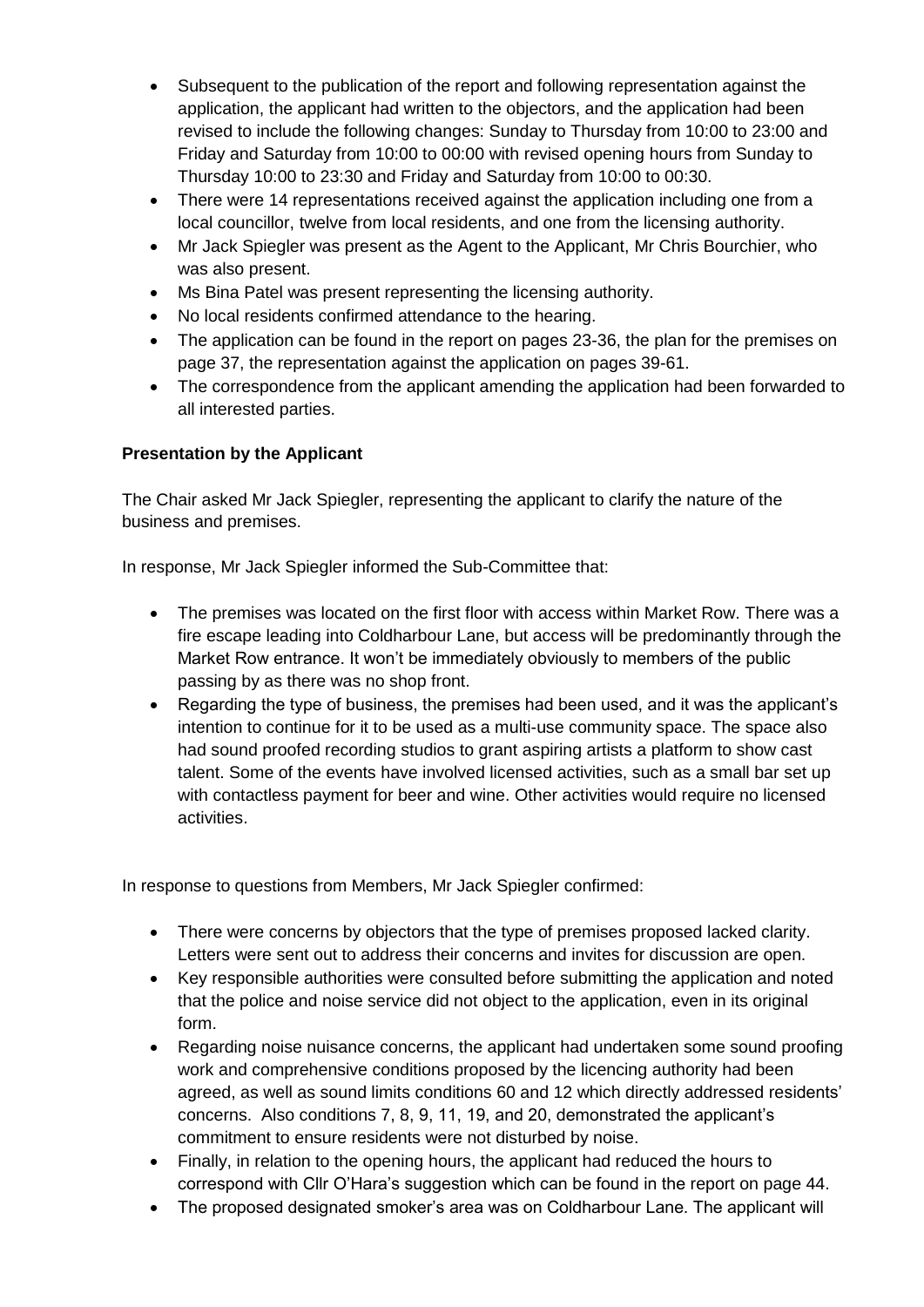propose the condition of no drinks outside to prevent smokers remaining outside for long periods. If there were any complaints, the applicant would be happy to propose alternative solutions.

- Events had been adequate with one toilet so far, if it became an issue in the future the applicant would consider installing an additional toilet.
- Queues were highly unlikely to form but, on occasions when people congregated before an event, it would be contained within Market Row

### **Presentation by Interested Parties**

Ms Bina Patel, representing the Licensing Authority, asked for clarifications on the following:

- The applicant confirmed the premises had capacity for 120 patrons and health and safety recommendations require a minimum of two WC facilities per 50 patrons. In the occasion of reaching full capacity, what facilities would be available for patrons to use?
- How will the applicant ensure there was no build-up of smokers on Market Row which could disturb people going in and out of the market?
- The applicant to clarify the location of the main entrance on the plans.
- Correction of typo on Condition 20 to be amended as the word '*by'* was missing.

In response to questions, Mr Jack Spiegler confirmed:

- The applicant will submit an amended version of the plans that clearly showed the exit and entrance. The Chair also requested that the name of the street be added; Coldharbour Lane by "fire escape to street" and Market Row by "entrance".
- The applicant expressed the difficulty in determining where smokers would be coming from given that there were different restaurants inside the market. Mr Spiegler also added that no prior complaint around smokers on Market Row had been received, however if this changed the applicant's Marketing Team will monitor this to observe where smokers were coming from.
- The applicant explained that many WC facilities existed within the market that patrons could use. Additionally, Mr Spiegler noted that guidance referred to by Ms Bina Patel are aimed at premises where alcohol was the primary activity which was not the case here which would mean a less demand on sanitary provision.

### **Adjournment and Decision**

At 7:32 pm, the Sub-Committee withdrew from the meeting together with the legal advisor and clerk to deliberate in private.

The Sub-Committee had heard and considered representations from Mr Jack Spiegler, Mr Chris Bourchier, and Ms Bina Patel.

Legal advice was given to the Sub-Committee on the options open to them and the need for any decision to be proportionate. The Sub-Committee decided to grant the application for the following reasons:

 Subject to the conditions agreed between the Licensing Authority and the applicant's amendments to its proposed operating schedule as detailed in the applicant's letter on the 28 March and subject to the revised hours contained in the applicant's letters of the 28 March which were included in the additional submission to this committee;